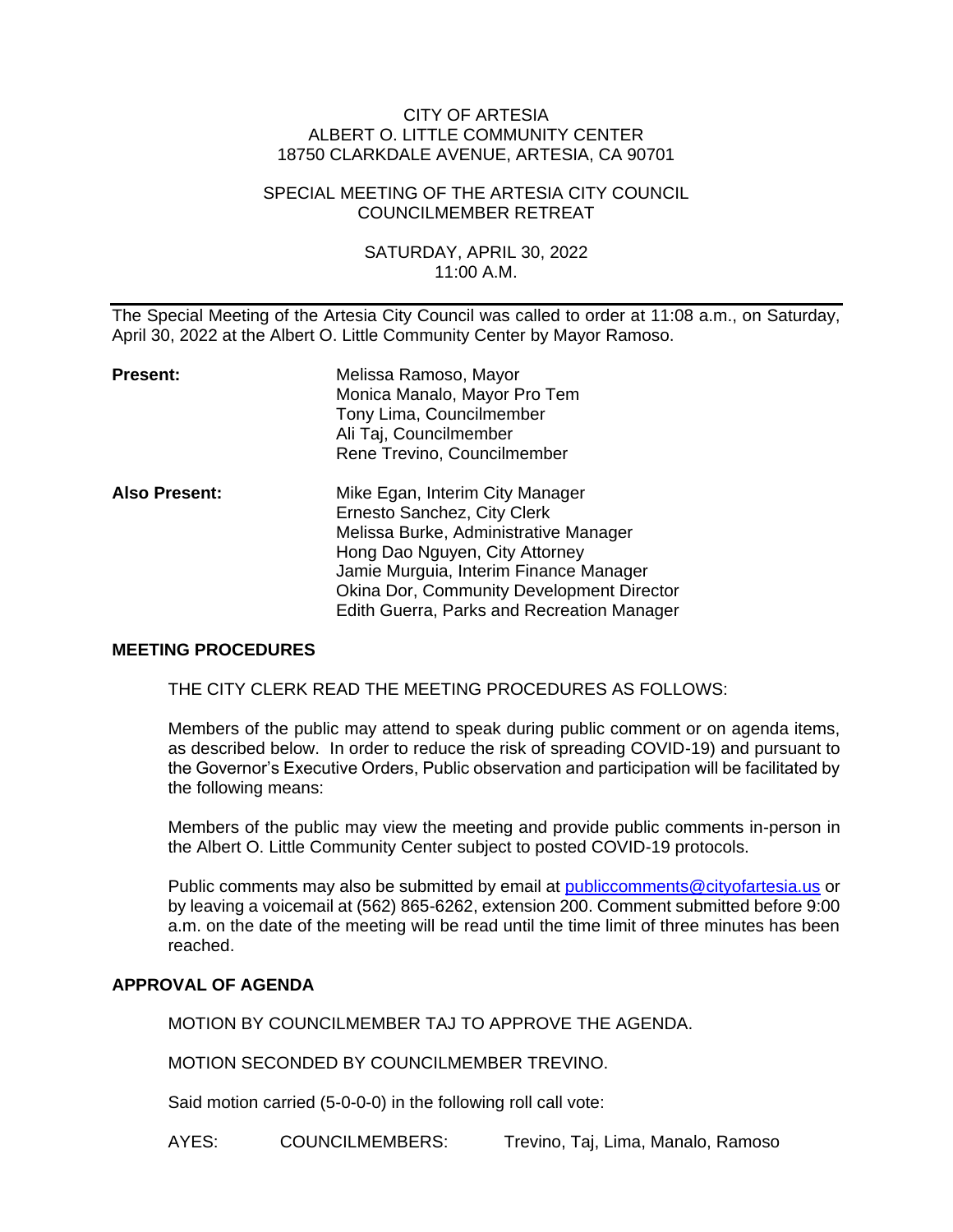| NOES:    | COUNCILMEMBERS: | None.       |
|----------|-----------------|-------------|
| ABSTAIN: | COUNCILMEMBERS: | <b>None</b> |
| ABSENT:  | COUNCILMEMBERS: | <b>None</b> |

CITY COUNCIL ACTION: The Agenda was approved without objection 5-0-0-0.

### **ANNOUNCEMENT REGARDING PUBLIC COMMENTS**

The City Clerk presented the Announcement Regarding Public Comments, and reported that there were no public comments received.

# **COUNCILMEMBER RETREAT DISCUSSION ITEM**

- 1. DISCUSSION AMONG COUNCILMEMBERS REGARDING PRIORITY TOPICS, INCLUDING, BUT NOT LIMITED TO:
	- CITY FINANCES
	- DEPARTMENT OPERATIONS AT CITY HALL
	- RESIDENT SERVICES
	- ECONOMIC DEVELOPMENT
	- VISION FOR CITY

Interim City Manager provided Staff Report regarding City Finances.

Finance Consultant Vikki Beatley provided presentation.

Councilmember Taj asked questions.

Finance Consultant answered questions.

Councilmember Taj asked additional questions.

Finance Consultant answered additional questions.

Councilmember Taj provided comments.

Councilmember Trevino provided comments and asked questions.

Finance Consultant answered questions.

Councilmember Trevino asked additional questions.

Finance Consultant answered additional questions.

Councilmember Trevino provided comments.

Marcia Alfaro provided public comments and asked a question.

Mayor Ramoso answered question.

Marcia Alfaro provided additional public comments.

Councilmember Lima asked questions.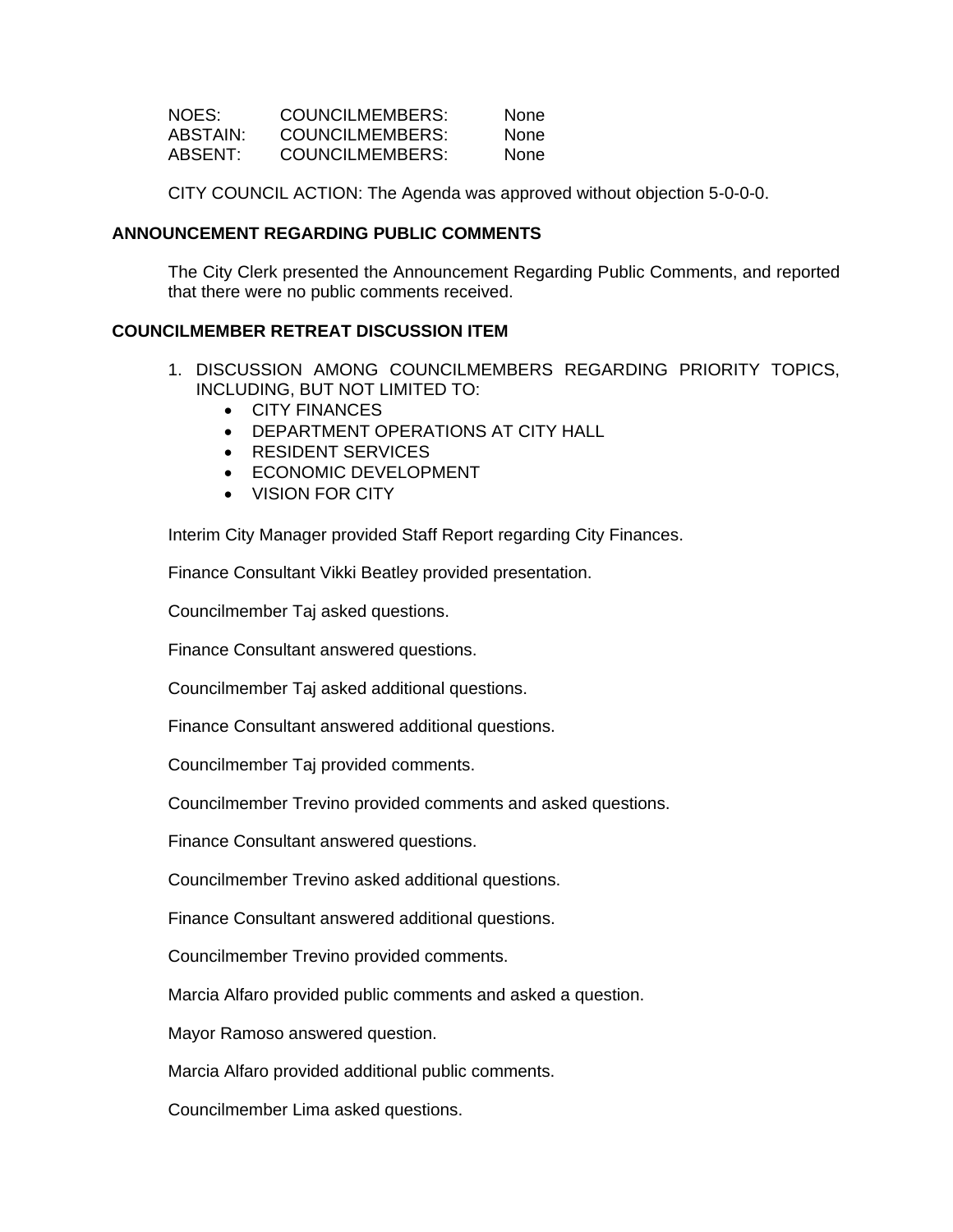Finance Consultant answered questions. Councilmember Lima provided comments. Interim City Manager provided comments. Mayor Ramoso asked questions. Interim City Manager answered questions. Mayor Ramoso provided comments. Finance Consultant provided comments. Interim City Manager provided comments. Mayor Ramoso provided comments. Interim City Manager provided comments. Mayor Pro Tem Manalo provided comments. Interim City Manager provided comments. Councilmember Lima provided comments. Interim Finance Manager provided comments. Councilmember Lima provided comments. Community Development Director provided comments. Councilmember Lima asked question. Community Development Director answered question. Councilmember Lima provided comments. Interim City Manager provided comments. Mayor Ramoso asked question. Interim Finance Manager answered question. Councilmember Taj provided comments. Interim City Manager provided comments. Interim City Manager provided Staff Report on Department Operations at City Hall. Mayor Ramoso asked question.

Interim City Manager answered question.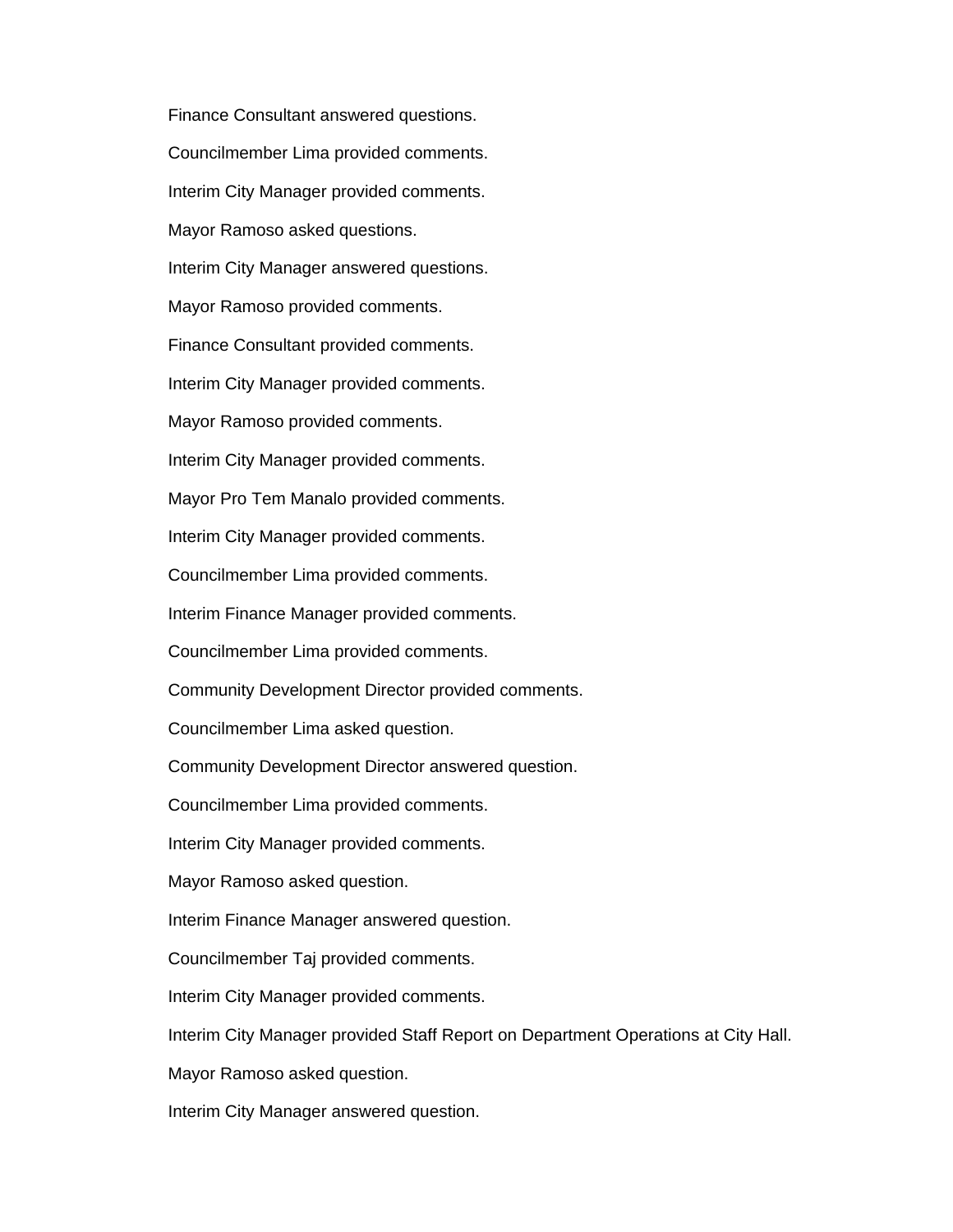Mayor Pro Tem Manalo asked question. Interim City Manager answered question. Mayor Pro Tem Manalo provided comments. Mayor Ramoso provided comments. Councilmember Taj provided comments. Councilmember Lima asked questions. Interim City Manager answered questions. Councilmember Trevino provided comments. Mayor Pro Tem Manalo asked question. Interim City Manager answered question. Mayor Ramoso provided comments. Interim City Manager provided comments. Interim City Manager provided Staff Report on Resident Services Mayor Ramoso provided comments. Councilmember Trevino provided comments. Councilmember Taj provided comments. Mayor Ramoso provided additional comments. Mayor Pro Tem Manalo asked question. Interim City Manager answered question. Mayor Ramoso provided comments. Councilmember Lima provided comments. Mayor Ramoso asked question. Interim City Manager answered question. Interim City Manager provided Staff Report on Economic Development. Mayor Ramoso provided comments and asked question. Interim City Manager answered question. Mayor Ramoso asked question.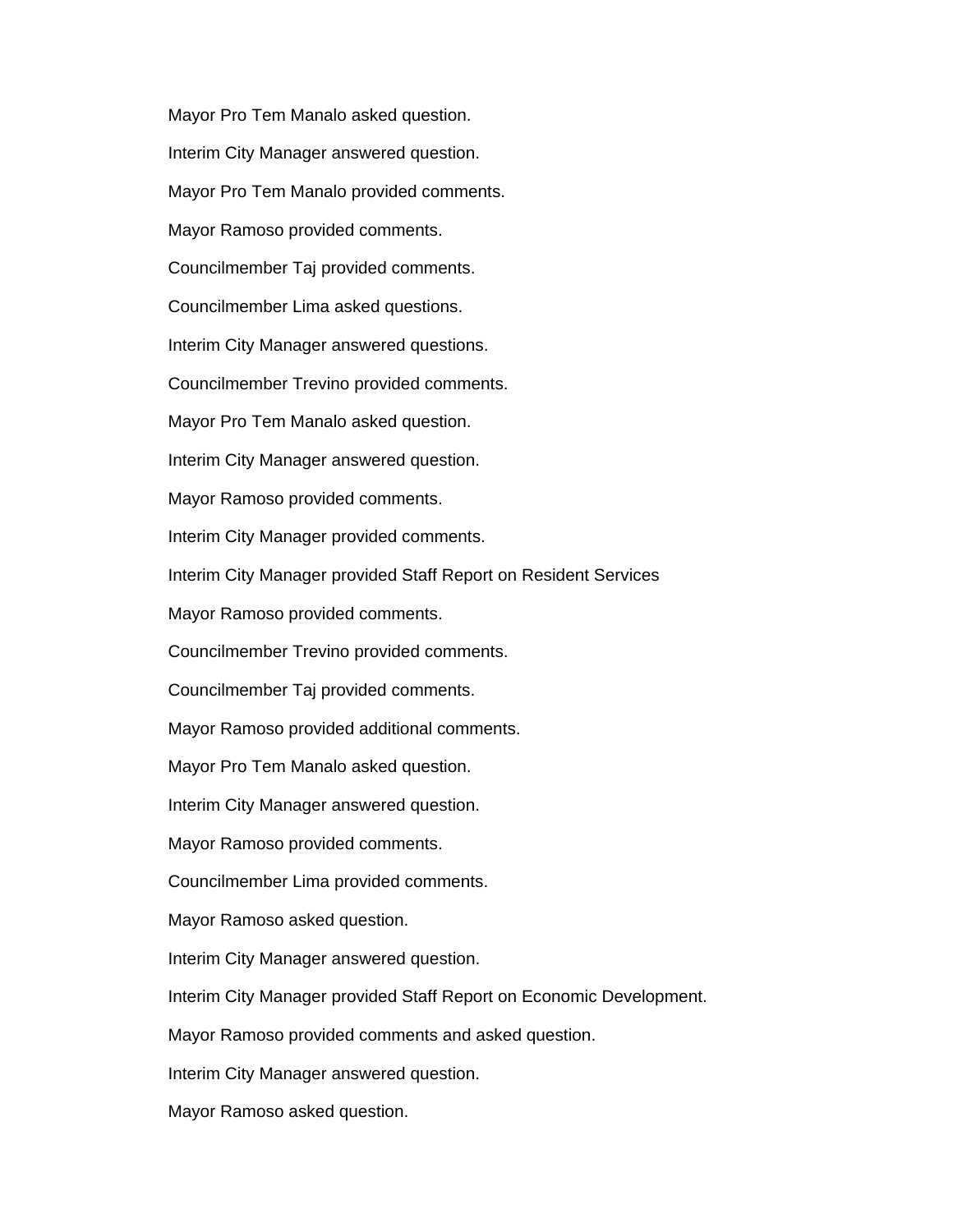Councilmember Taj answered questions and provided comments. Mayor Pro Tem Manalo provided comments. Mayor Ramoso provided comments. Mayor Pro Tem Manalo provided comments. Councilmember Trevino provided comments. Mayor Pro Tem Manalo provided comments. Councilmember Trevino provided comments. Mayor Ramoso provided comments. Interim City Manager provided comments. Administrative Manager provided comments. Interim City Manager provided comments. Mayor Pro Tem Manalo provided comments. Councilmember Lima provided comments. Interim City Manager provided comments. Councilmember Lima provided additional comments. Councilmember Taj provided comments. Mayor Ramoso provided comments. Councilmember Trevino provided comments. Marcia Alfaro provided public comments. Interim City Manager provided Staff Report on Code Compliance. Councilmember Lima provided comments. Interim City Manager provided comments. Mayor Ramoso provided comments. Councilmember Trevino provided comments. Mayor Ramoso asked question. Interim City Manager answered question. Mayor Pro Tem Manalo provided comments.